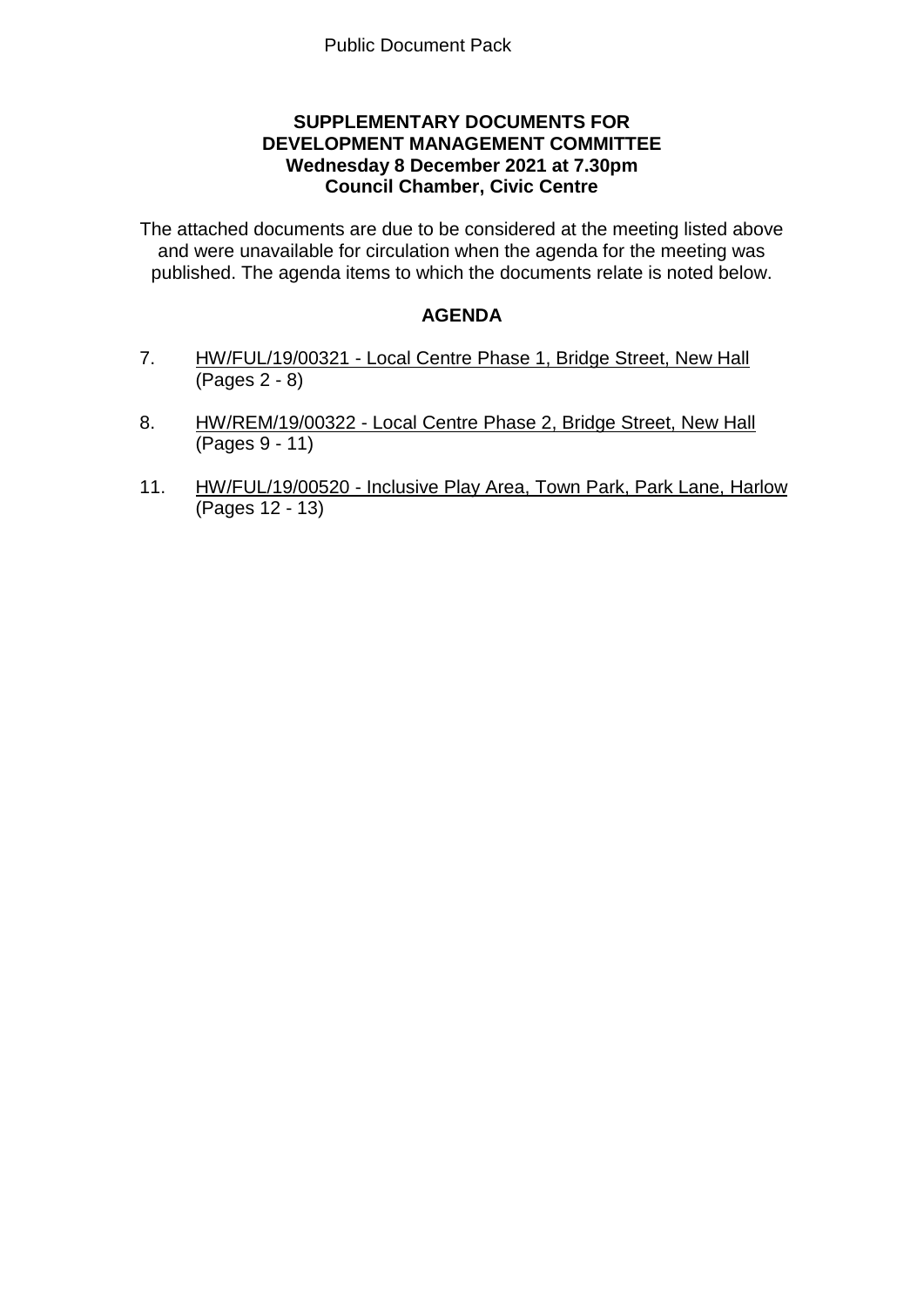# Agenda Item 7

# **Item 7 - HW/REM/19/00321**

# **LC1, Newhall**

## **Consultations**

Two further representations have been received. Issues raised are addressed below.

**Green Space** – In the original New Hall plan the application site was to be green open space providing a view of trees and countryside. This area would be better used as planned, a green open space for local children and primary school children to use with a safe drop off and pick up point for children and parents of the primary school.

### **Officer Response**

This site was identified in the 2004 Masterplan for Phase II (approved under ref. HW/PL/04/00302) as an area for additional commercial and employment use.

### **The height of the proposed buildings will cause a loss of visual amenity for occupiers south of the community buildings**

### **Officer Response**

Since the majority of Newhall Phase I and II has been built on formerly open agricultural land, the erection of any buildings (in accordance with the outline approval) are expected to result in some impact on visual amenity, particularly where some buildings are now occupied and some have yet to start. Nonetheless, in line with approved plans, any loss of visual amenity by those currently living on Newhall has to balance in favour of the prior knowledge that those occupiers would see further development on Newhall. Officers consider that the proposed heights would result in high quality design and that there would be no significant harm to the visual amenities of occupiers living beyond the location of the Community buildings.

## **Loss of privacy due to loss of views of woodland**

#### **Officer Response**

Loss of a view is not a material planning issue; also loss of an existing view is not a privacy issue.

## **Car pollution due to additional cars**

#### **Officer Response**

When permission was granted for phases 1 and 2 of Newhall, it was expected that up to 2 parking spaces could be provided for each dwelling, totalling 5,480 vehicles. While each new development must be considered on its own merits, the proposal would provide a single parking space per flat (38 in total) and electrical vehicle charging points will be provided (subject to a suitably worded condition attached to any approval). Given that this site is also on the proposed bus route and a residential travel pack will be provided to new residents, it is considered that this new scheme would result in less pollution from cars than earlier approved development.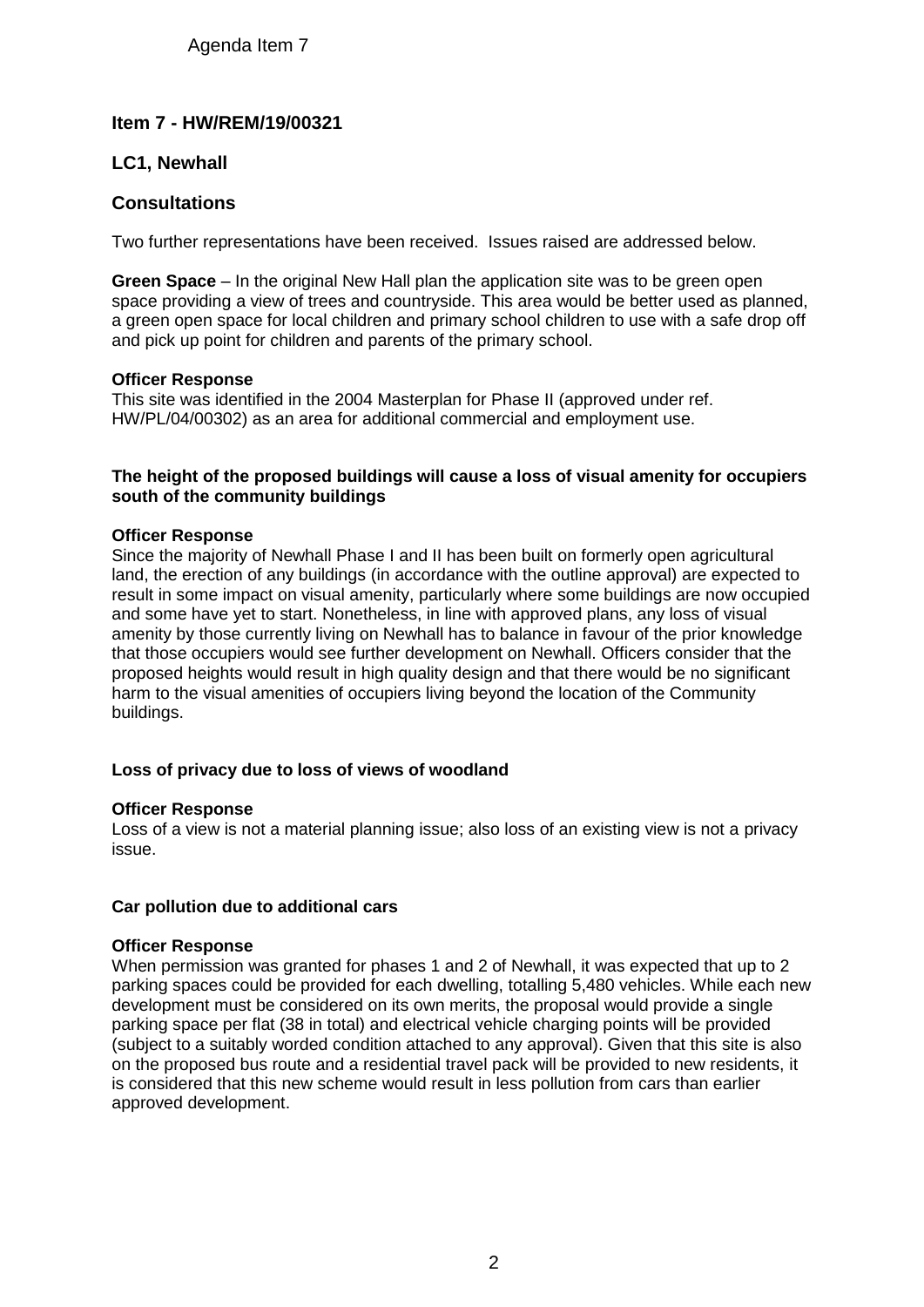### **Inadequate parking for occupiers and commercial premises**

#### **Officer Response**

See above comment. The application site is located in the location on Newhall closest to services, includes service/shop uses on site and is on the (forthcoming) bus route. There are spaces on Forge Road outside the application site which are open for anyone to use such that it should not be necessary for occupiers of the 38 flats to use other people's private parking areas.

In addition, the applicants propose to increase the number of parking spaces adjacent to the community centre which are indicated to be available for school pick up/drop off.

### **Some of the nursery spaces are being removed for this development exacerbating the parking issue**

#### **Officer Response**

There is a large car park directly adjacent to the Nursery for its use. Spaces along Forge Lane are not within the control of the Nursery and are generally available.

#### **The Chase, High Chase and surrounding areas are already congested and there are many more houses being built at the top of High Chase who will be accessing The Chase. This is a highway safety issue along with a traffic generation problem.**

#### **Officer Response**

It is recognised that in the short term while the full loop for the bus route has yet to be provided, such that there will be some congestion issues arising from the whole scheme not being complete. There are nonetheless three constructed vehicle accesses onto London Road and the bus route loop will join Bridge Street/The Chase/High Chase with Barnfield Way. The Highway Authority has not raised any highway safety concerns relating to the proposal. It is therefore not reasonable to stop further development within an approved development area from taking place which will result in short term/peak issues.

#### **Noise of traffic with the type of roads in Newhall would also be an issue**

#### **Officer Response**

It was accepted that the two Newhall schemes could result in traffic noise associated with upto 5,480 private vehicles, buses and other servicing vehicles as well as noise associated with the provision of around 2,740 new households forming a new Urban Neighbourhood. It is not clear from the comment whether the noise associated with 38 new dwellings and a few commercial uses is considered to be so significant that it would be clearly audible such as to be a noise nuisance. A restrictive condition will limit hours of use of the commercial units and any deliveries to them.

#### **Wear and tear on the roads**

#### **Officer Response**

Whilst wear and tear on roads is not a material consideration, the construction works will be the subject of a construction management plan that will ensure best practices are followed. Please see condition 15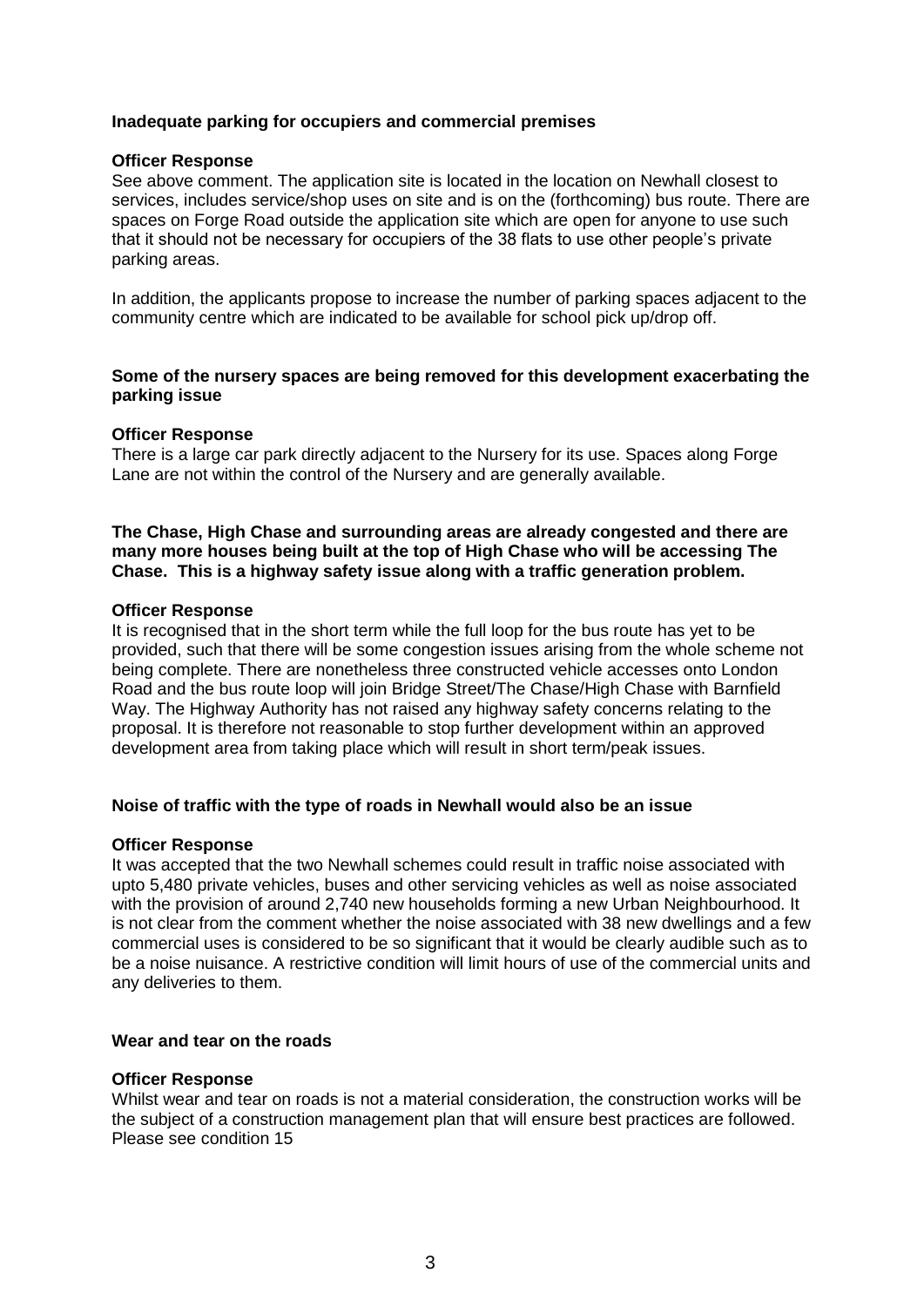# **There's a pothole on the speedbump on The Chase is a result of heavy traffic**

#### **Officer Response**

The Chase is a distributor road and it is expected that it would have heavier traffic flows. Potholes should be reported to those maintaining the roads.

### **Commercial units uses and hours they will operate**

### **Officer Response**

The proposed uses are identified in the application and Committee Report. It is proposed that a planning condition will be attached to limit opening hours.

### **Another objection has been received as follows:**

**"**This design and number of units will be detrimental to the local area. The height of the flats and proximity and the outlook will create direct outlook onto the nursery playgrounds.

The design of the block is monstrous and would impact the street scene tremendously.

There is not enough design detail shown for the blocks in the application that I have seen.

In Newhall there is a lack of open space and this area would create a nice break in a heavily dense residential area. This will be decreasing the very little green areas there are in newhall and contributing to the density.

4.8.13 Opportunities to improve the wildlife and biodiversity value of open spaces should be maximised.- from Harlow local SPD. By turning this area into residential there is a reduction in local wildlife habitats.

'Small-scale residential infill development will be considered against the following criteria. The development should positively respond to the prevailing character of the area by being appropriately designed with regard to:

• Intensification: The development should not represent an overdevelopment of the plot. This includes not developing in the gardens of existing dwellings where the result would present an over- intensification of the plot. The distance between buildings, the prevalent building line and typical garden sizes will be taken into account in assessing this. The privacy, outlook and daylight and sunlight exposure of existing and proposed dwellings will also be considered.

• Scale: The new buildings should be of a similar scale, massing and height to surrounding buildings. The plot width should also be similar to the surrounding precedent.

• Design: The design of rooflines, projections, entrances and the building materials used should follow the prevailing character of the area, unless (i) exceptionally high quality design is proposed and (ii) the location of development is suited to an exceptional building.

• Front boundary: The front boundary treatment should be consistent with neighbouring properties (including where there are open fronts) and any landscaping and vegetation provided should be complementary.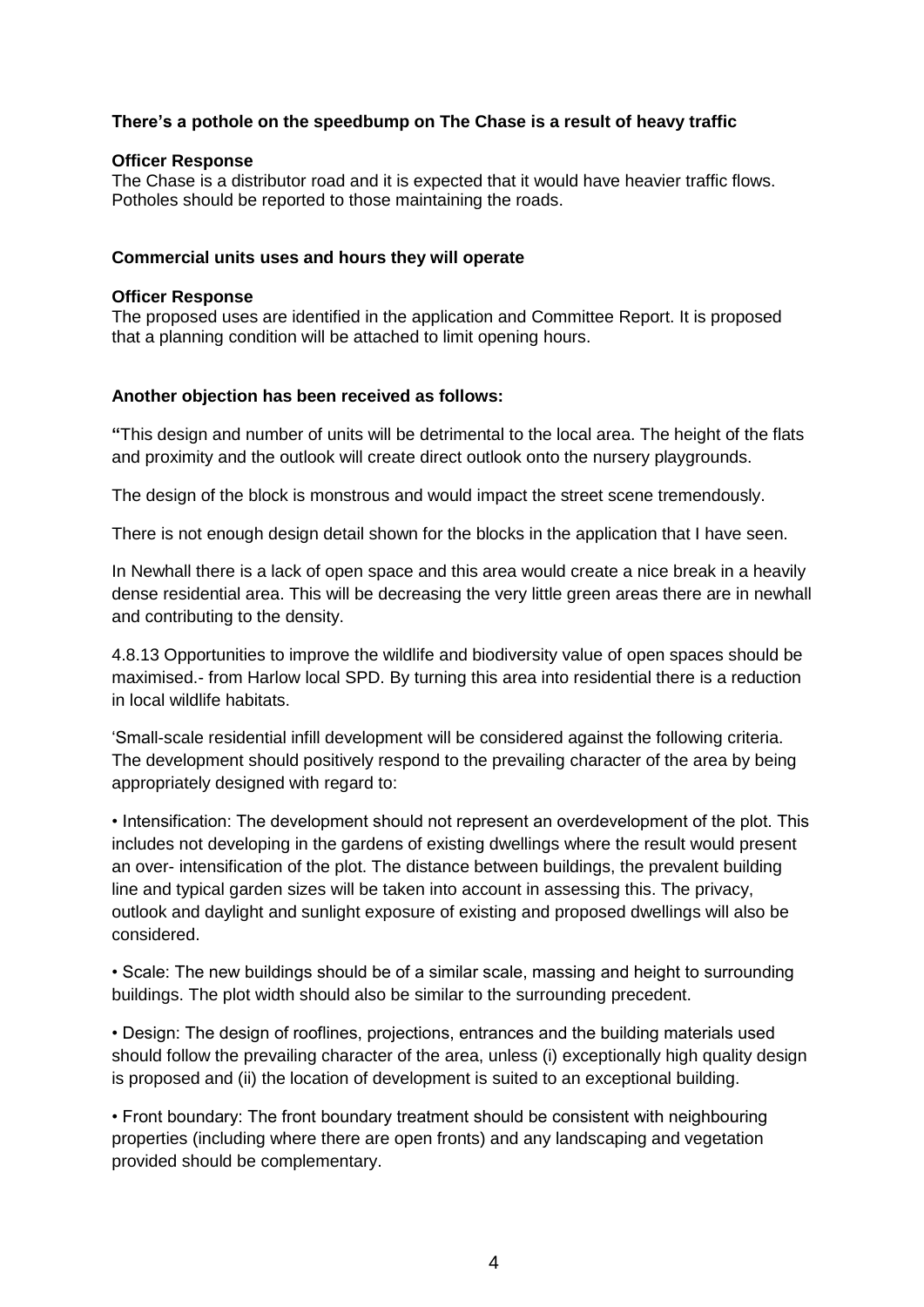• Access: There should be sufficient space for users (including those with mobility needs) to safely and conveniently access the new dwellings without adversely affecting neighbours.

• Parking: There should be sufficient car parking spaces provided for the proposed development, either on-street or on-plot, using the parking levels set out in the Adopted Vehicle Parking Standards

as required by Harlow Local Plan policy T9. Insufficient parking may be used as a reason for refusal if this Local Plan policy is not met. Refer to Principle DG32 on residential parking.'

Taken from the Harlow council design guide SPD. This design and proposal is not in line with any of the above which is outlined by the council.

Currently a children park sits between flats behind the new ground cafe which the access is with a small alley next to the cafe or going around the whole block. If this block was to be built this would create even more dense area.

It is also in direct sight line with the roundhouse listed building. Causing disruption to the views and local area surrounding it. The design has no relation to the listed building, the materials or the design is not sympathetic.

The increase in properties will also cause extreme traffic problems to an area which is already congested especially when school drops are happening. There is currently no spaces to park and alot of blindspots around the current site, parents are on the literally on road with their children entering cars as there is no pavement due to the site work."

**Officer response**: matters raised have been addressed in the Committee report and in responses above.

#### **The applicants have raised some issues as follows:**

#### **Viability Assessment**

#### **The applicants have written to indicate the following:**

**"**I can confirm that Newhall Project would be prepared to agree to an early stage viability review based upon the inputs and allowances contained with the latest Stretton's Viability assessment (dated 19th November 2021), subject to the market, affordable and nonresidential revenues being updated based on evidence at the time, and subject to Stretton's' build costs being updated for indexation.

The construction costs would be based upon the Savile Brown Associates cost plan – as referenced within the Stretton's viability report dated 19th November 2021. It is proposed that the cost per square foot adopted by Strettons would be indexed based upon movement in the BCIS All-In Tender Price Index between the date of the cost plan and the date of the viability review.

As per the Stretton's assessment, the viability review would therefore not contain any express cost allowances for strategic infrastructure works.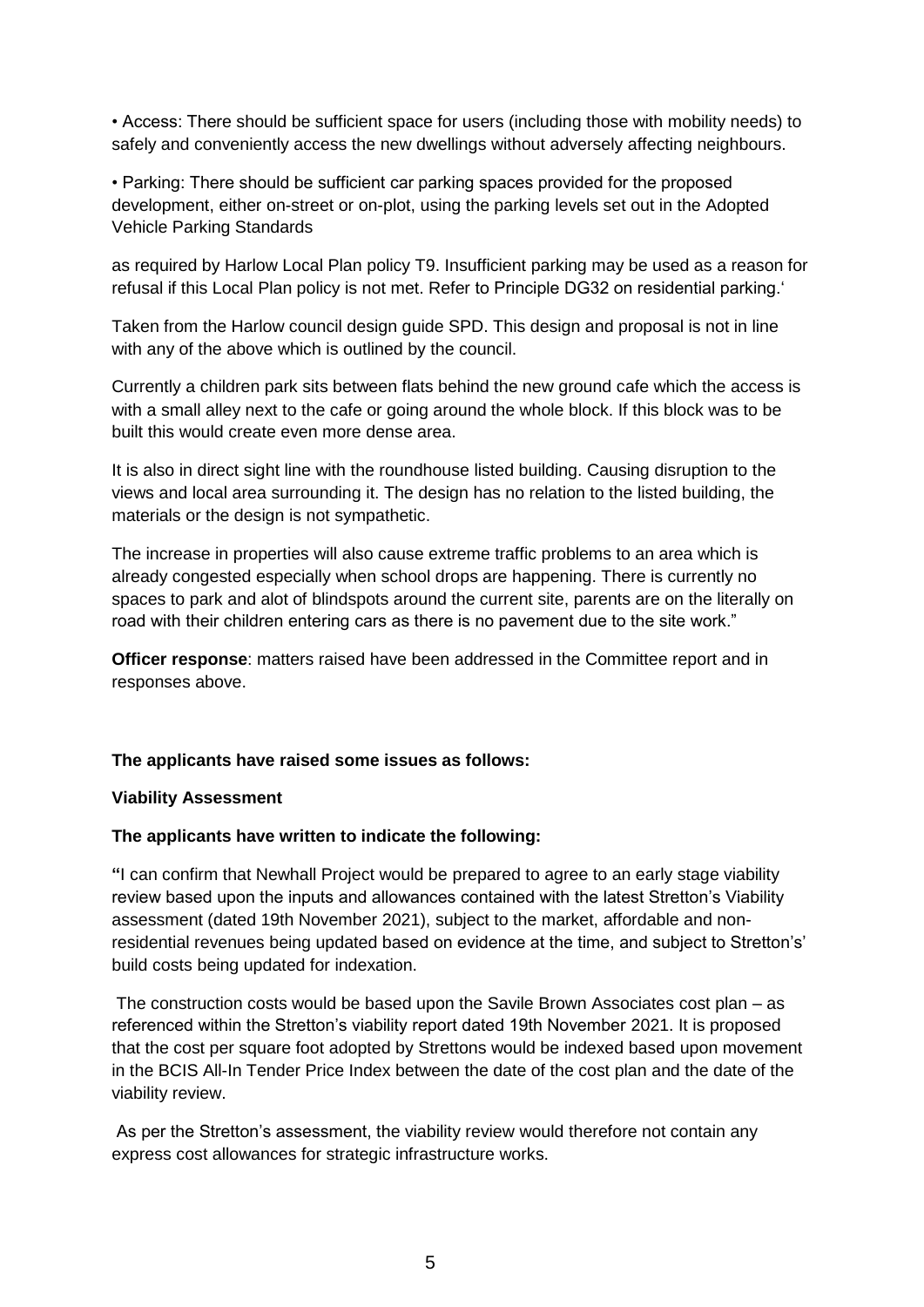This proposal would provide a simple basis for the viability review, whilst also providing the certainty that Newhall Projects require to proceed with the scheme and the Section 106 agreement. Should this be agreed, it would be relatively straight-forward to have a mechanism crystalised within the Section 106 agreement."

## **Officer Response**

Confirmation that the applicants have agreed to the early stage review is welcome. The suggestions regarding how the review will be undertaken will need to be discussed with the Council's viability assessor and will form part of the discussions relating to the drafting of a suitable S106 legal agreement.

**Action:** No change to Committee report or Officer Recommendation.

# **Conditions**

The applicant has made a number of comments regarding the proposed conditions and the following changes are proposed:

# **Condition 17**

17. Prior to first occupation of the proposed development, the Developer shall be responsible for the provision and implementation per dwelling of a Residential Travel Information Pack for sustainable transport, approved by Essex County Council, to include season tickets for use with the relevant local public transport operator. These packs (including tickets) are to be provided by the Developer to each dwelling free of charge.

**Reason: In the interests of reducing the need to travel by car and promoting sustainable development and transport. The above measures are to ensure that this proposal is not contrary to the Highway Authority's Development Management Policies, adopted as County Council Supplementary Guidance in February 2011, and Harlow District Council's Local Development Plan Submission Version 2018.**

Applicant's comment: Please can you amend the trigger to be "Prior to first occupation of the *residential elements of the* proposed development

Officer response: For clarification, the condition applying to residential travel packs applies only to residential occupation. "Dwellings hereby permitted" to be inserted instead of "proposed development". Alter condition to read:

*17. Prior to first occupation of the dwellings hereby permitted, the Developer shall be responsible for the provision and implementation per dwelling of a Residential Travel Information Pack for sustainable transport, approved by Essex County Council, to include season tickets for use with the relevant local public transport operator. These packs (including tickets) are to be provided by the Developer to each dwelling free of charge.*

*Reason: In the interests of reducing the need to travel by car and promoting sustainable development and transport. The above measures are to ensure that this proposal is not contrary to the Highway Authority's Development Management*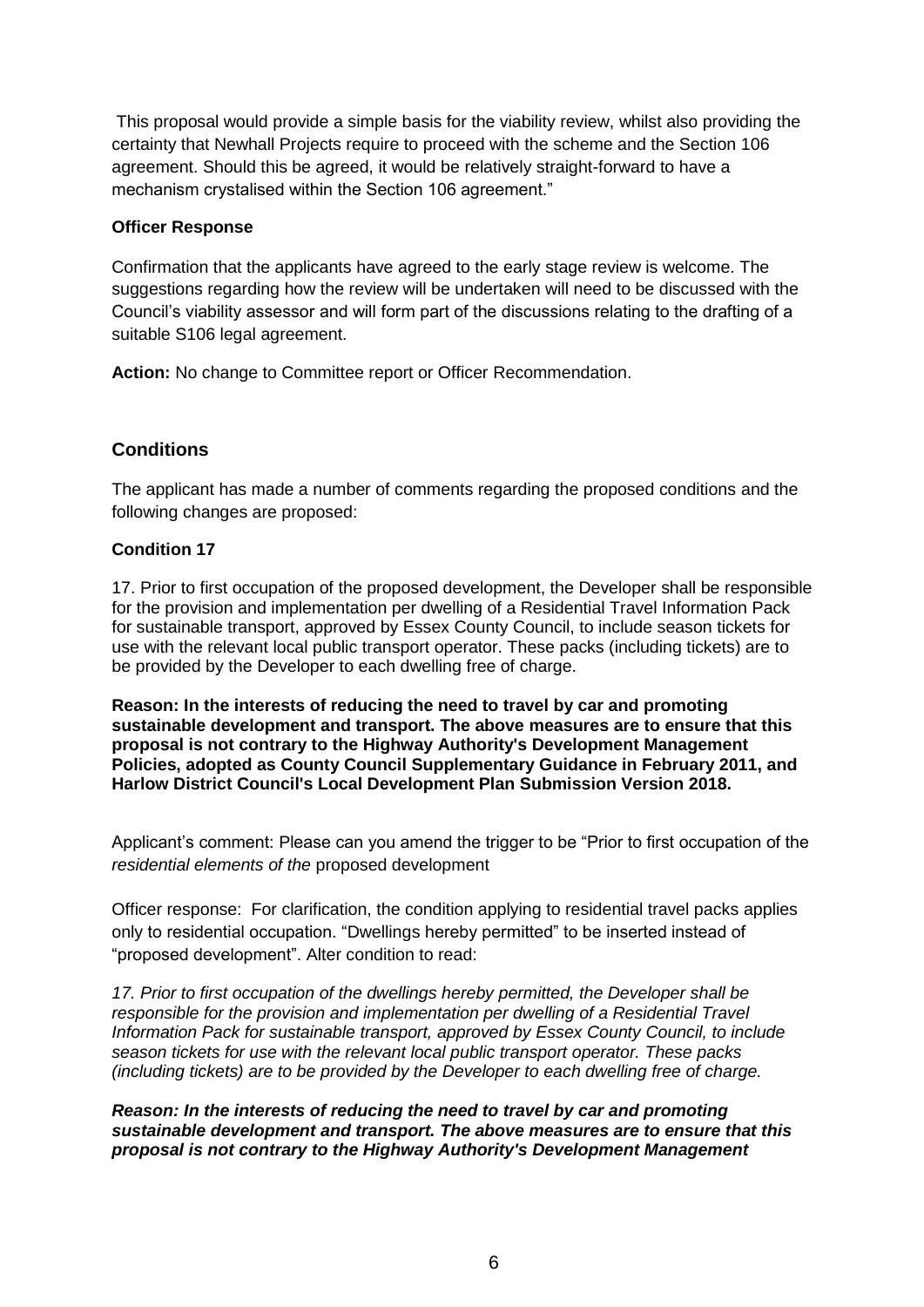### *Policies, adopted as County Council Supplementary Guidance in February 2011, and Harlow District Council's Local Development Plan Submission Version 2018.*

# **Condition 18**

18. No development shall take place until an energy statement which demonstrates a reduction of energy consumption and carbon dioxide emissions together with details of energy performance which exceed the minimum standards required by Building Regulations by a minimum of 19% shall be submitted to and approved in writing by the Local Planning Authority. Evidence of compliance shall be notified to the building control body appointed for the development in the appropriate Application or Notice, to enable the building control body to check compliance.

## **REASON: To ensure that accessible housing is provided in accordance with Policy H5 of the Harlow Local Development Plan (2020).**

Applicant's comments: please can site clearance and site preparation works be excluded from the trigger

Officer's comments: The condition relates to construction only. It is considered that the condition can be amended, as follows:

"*18. No development, with the exception of site clearance and site preparation works (not covered by other conditions), shall take place until an energy statement which demonstrates a reduction of energy consumption and carbon dioxide emissions together with details of energy performance which exceed the minimum standards required by Building Regulations by a minimum of 19% shall be submitted to and approved in writing by the Local Planning Authority. Evidence of compliance shall be notified to the building control body appointed for the development in the appropriate Application or Notice, to enable the building control body to check compliance.*

## *REASON: To ensure that accessible housing is provided in accordance with Policy H5 of the Harlow Local Development Plan (2020)."*

Following further consideration of the materials submitted, there is a need for these to be agreed following the grant of planning permission. Therefore condition 7 should be replaced as follows:

No development shall take place until comprehensive details of all the external materials shall be submitted to and approved in writing by the Local Planning Authority. These details shall include walls, roof, windows, balustrades to roof areas and, doors, and soffits. The submission should include bay studies for key parts of the building with associated descriptions and drawings of construction details. A set of full samples should be referenced and access provided to mock ups of the finish and architectural detailing. Appropriate documents, drawings and photographic records of the final approved configuration should be provided. The development shall thereafter be carried out in accordance with the approved details.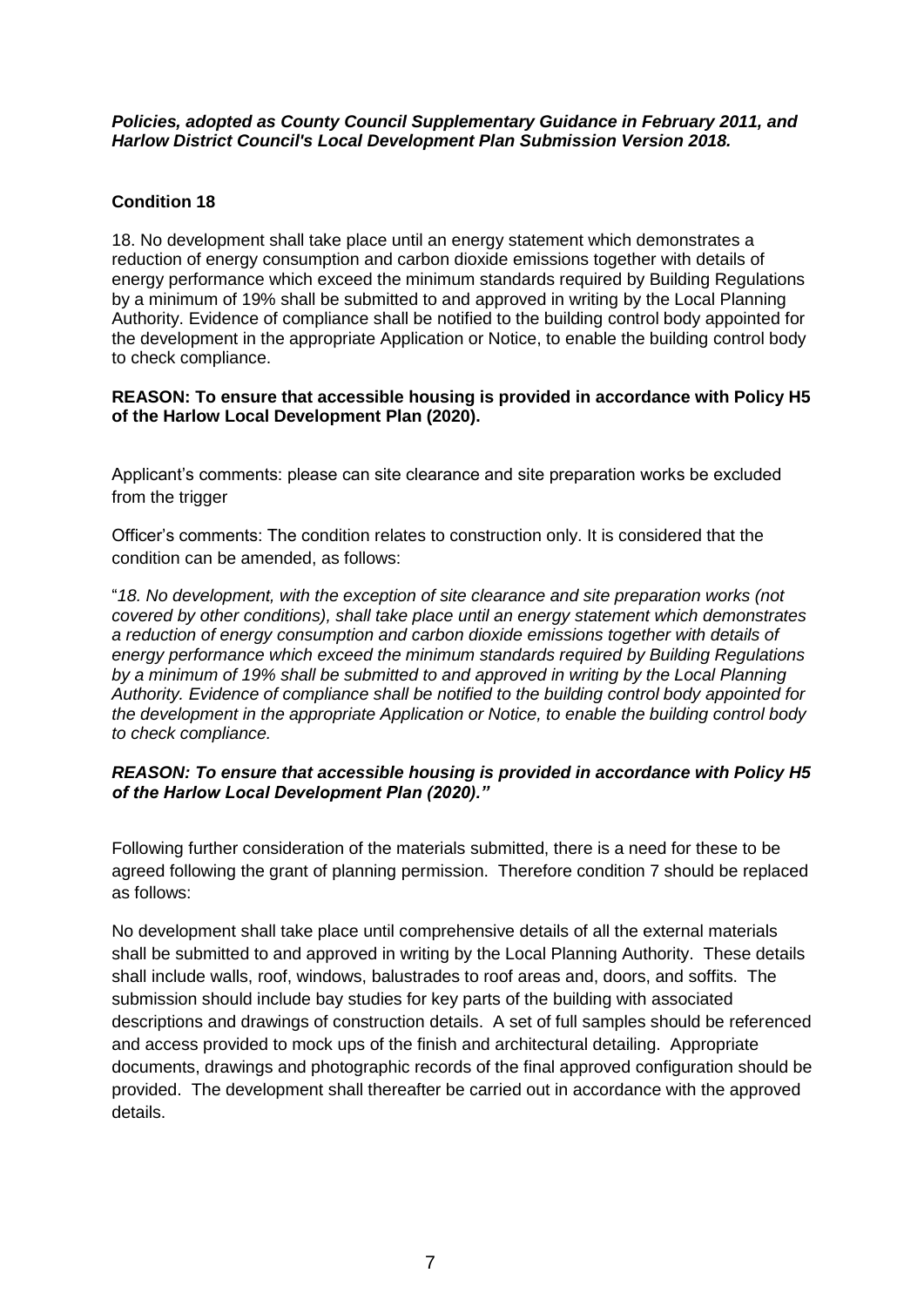REASON: In the interest of the character and appearance of the area and visual amenity, to accord with Policies PL1 and PL2 of the Harlow Local Development Plan (2020).

As the Tenure plans on LC1 are not accurate and do not show the affordable housing that is being offered, condition 22 should be amended as follows to delete the following plans:

| NHH-PRP-A01Z-<br>ZZ-DR-A-FP-2030 | Rev P03<br><b>GROUND</b><br><b>FLOOR</b> | Tenure Plan | 22.10.2021 |
|----------------------------------|------------------------------------------|-------------|------------|
| NHH-PRP-A01Z-<br>ZZ-DR-A-FP-2031 | Rev P02<br>LEVEL1                        | Tenure Plan | 24.06.2021 |
| NHH-PRP-A01Z-<br>ZZ-DR-A-FP-2032 | Rev P02<br>IFVFL <sub>2</sub>            | Tenure Plan | 24.06.2021 |

As the tenure plans have been removed from the application , there is a need to ensure that the unit are located appropriately. Therefore an additional condition is required. Condition 23should state:

23. Prior to completion or first occupation of the development hereby approved, whichever is the sooner; a scheme showing the location of the affordable housing units within the development hereby approved has been submitted to and approved in writing by the Local Planning Authority. The development shall be undertaken in accordance with the approved scheme. Those dwellings providing Affordable Housing shall be made available to occupants in accordance with the approved scheme or as otherwise agreed in writing by the Local Planning Authority.

REASON: To promote tenure mix and ensure the suitable provision of Affordable **Housing** 

#### **Actions:**

**Revise Recommendation to include amended conditions 7, 17, 18, 22 and 23, as above.**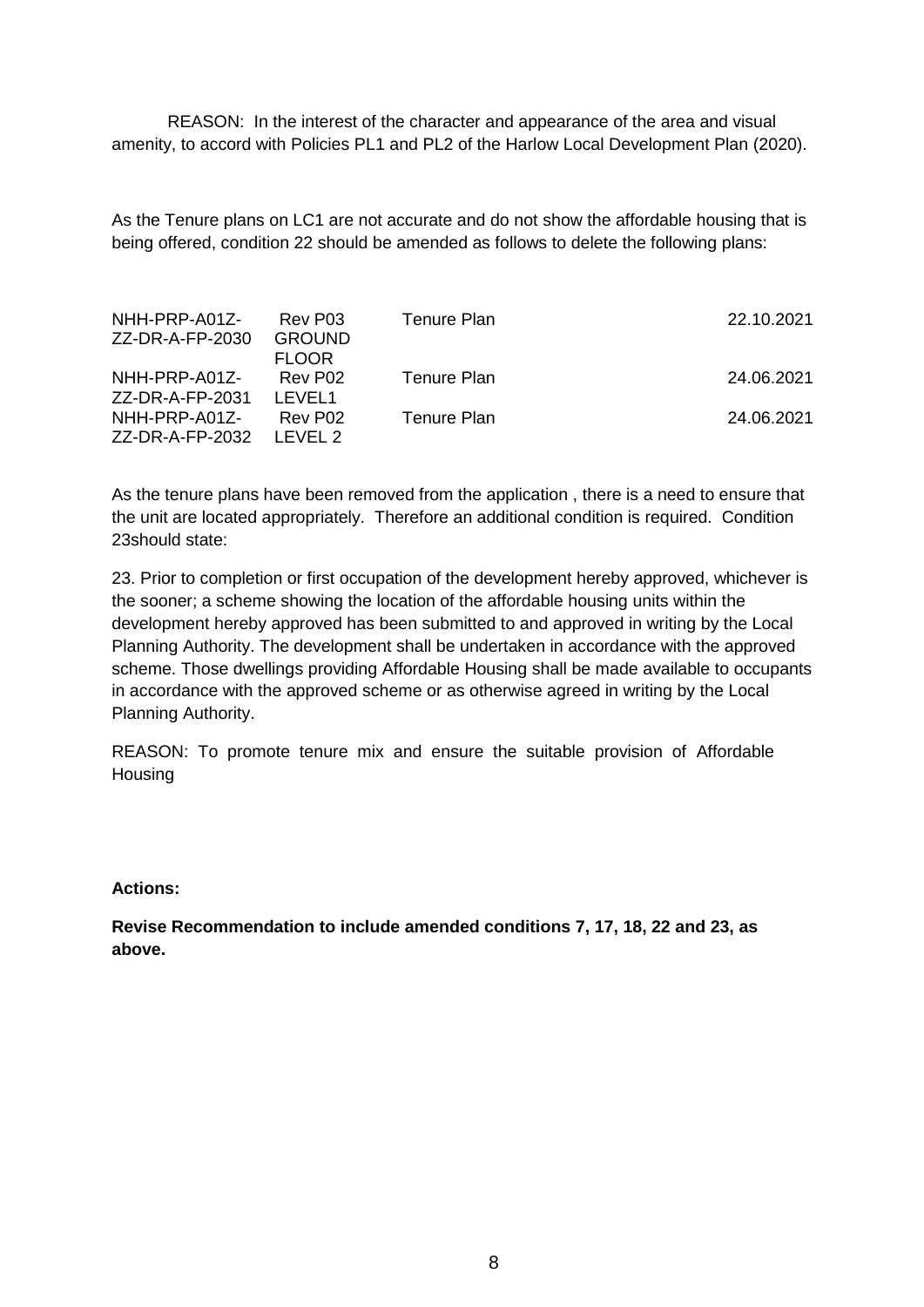# **Item 8 - HW/REM/19/00322**

# **LC2, Newhall**

# **An objection has been received as follows:**

**"**This design and number of units will be detrimental to the local area. The height of the flats and proximity and the outlook will create direct outlook onto the nursery playgrounds.

The design of the block is monstrous and would impact the street scene tremendously.

There is not enough design detail shown for the blocks in the application that I have seen.

In Newhall there is a lack of open space and this area would create a nice break in a heavily dense residential area. This will be decreasing the very little green areas there are in newhall and contributing to the density.

4.8.13 Opportunities to improve the wildlife and biodiversity value of open spaces should be maximised.- from Harlow local SPD. By turning this area into residential there is a reduction in local wildlife habitats.

'Small-scale residential infill development will be considered against the following criteria. The development should positively respond to the prevailing character of the area by being appropriately designed with regard to:

• Intensification: The development should not represent an overdevelopment of the plot. This includes not developing in the gardens of existing dwellings where the result would present an over- intensification of the plot. The distance between buildings, the prevalent building line and typical garden sizes will be taken into account in assessing this. The privacy, outlook and daylight and sunlight exposure of existing and proposed dwellings will also be considered.

• Scale: The new buildings should be of a similar scale, massing and height to surrounding buildings. The plot width should also be similar to the surrounding precedent.

• Design: The design of rooflines, projections, entrances and the building materials used should follow the prevailing character of the area, unless (i) exceptionally high quality design is proposed and (ii) the location of development is suited to an exceptional building.

• Front boundary: The front boundary treatment should be consistent with neighbouring properties (including where there are open fronts) and any landscaping and vegetation provided should be complementary.

• Access: There should be sufficient space for users (including those with mobility needs) to safely and conveniently access the new dwellings without adversely affecting neighbours.

• Parking: There should be sufficient car parking spaces provided for the proposed development, either on-street or on-plot, using the parking levels set out in the Adopted Vehicle Parking Standards as required by Harlow Local Plan policy T9. Insufficient parking may be used as a reason for refusal if this Local Plan policy is not met. Refer to Principle DG32 on residential parking.'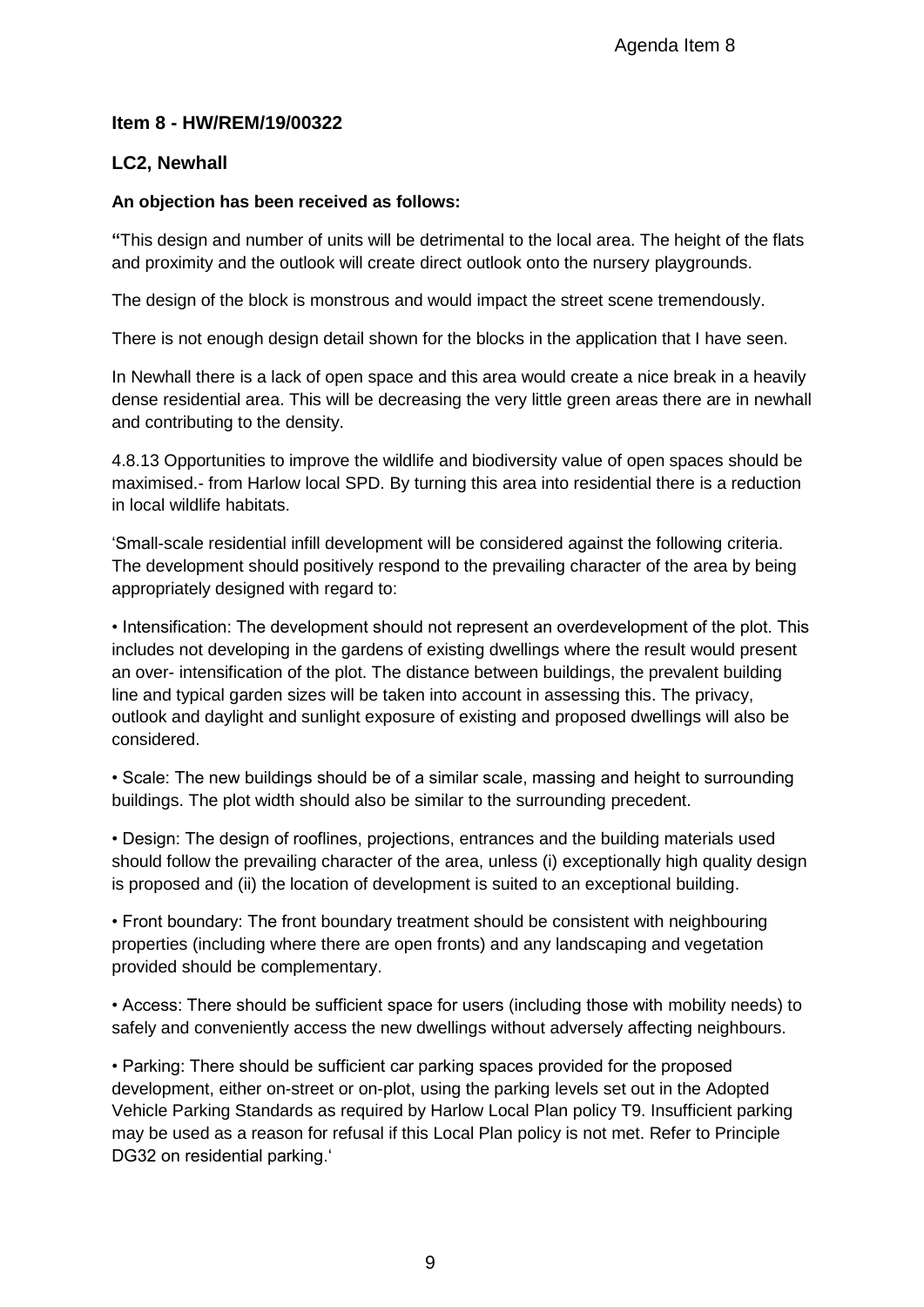Taken from the Harlow council design guide SPD. This design and proposal is not inline with any of the above which is outlined by the council.

Currently a children park sits between flats behind the new ground cafe which the access is with a small alley next to the cafe or going around the whole block. If this block was to be built this would create even more dense area.

It is also in direct sight line with the roundhouse listed building. Causing disruption to the views and local area surrounding it. The design has no relation to the listed building, the materials or the design is not sympathetic.

The increase in properties will also cause extreme traffic problems to an area which is already congested especially when school drops are happening. There is currently no spaces to park and alot of blindspots around the current site, parents are on the literally on road with their children entering cars as there is no pavement due to the site work.

**Officer Response:** Issues raised have been addressed in the Committee Report.

## **Planning History**

During the course of drafting the Committee report, an application has been received which needs to be added to the Planning History, as follows:

| <b>App Number</b> | <b>Proposal</b>                                                                                                                                                                | <b>Status</b>              | <b>Decision</b><br><b>Date</b> |
|-------------------|--------------------------------------------------------------------------------------------------------------------------------------------------------------------------------|----------------------------|--------------------------------|
| HW/S106/21/00597  | Discharge of Planning Obligation<br>for S106 Schedule 3 Part A<br>(outline Approval<br>HW/PL/04/00302- Affordable<br>Housing Location, Mix, Size and<br>Tenure relating to LC2 | Under<br>conside<br>ration |                                |

## **Affordable Housing section of Committee report**

The applicants have confirmed that there was an error in their submission and, following the submission of a viability assessment, that the proposed affordable housing is reduced from 30.8% of affordable housing (8 dwellings) to 15% (4 dwellings) in accordance with the recently submitted details under the affordable housing S106 clause discharge application.

The Committee report is amended, as follows:

## *"Affordable Housing*

*Local Plan Policy H8 indicates that affordable housing should form a percentage of housing on major development sites with 30% being the target.* 

*In the case of Newhall Phase 2, the legal agreement (S106) attached to the outline scheme provides a mechanism to agree the percentage of affordable housing for each tranche coming forward as reserved matters. This mechanism allows for a lower percentage of*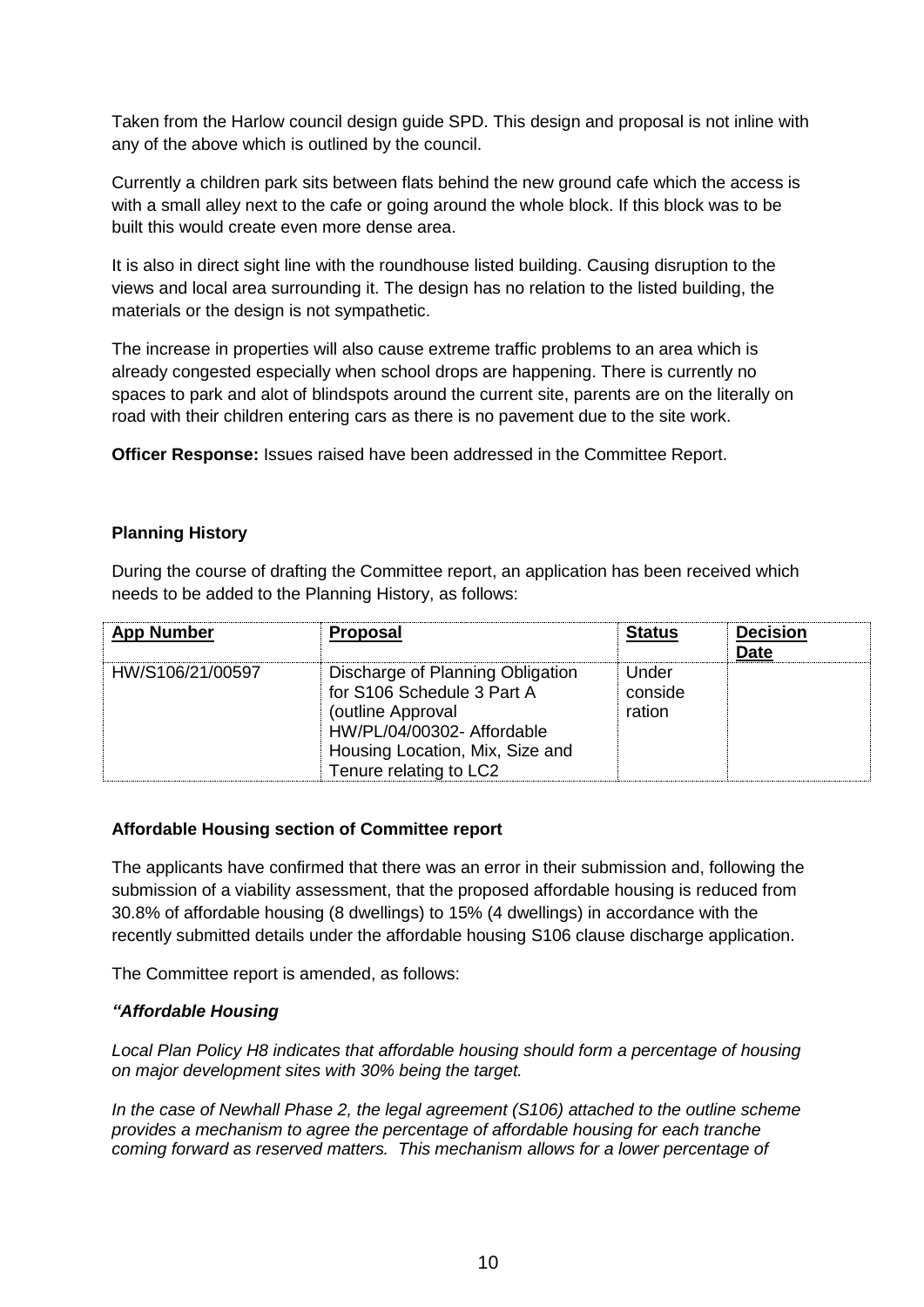*affordable housing (down to 15%) with an overall requirement that the Newhall Phase II scheme provides 33% affordable dwellings.* 

*To be clear, this application does not determine the quantum or tenure of affordable housing as this is to be determined under the mechanism in the S106 under the reference HW/S106/21/00597."* 

Following the amendment of the report to clarify that the affordable housing offer does not form part of this application, the following plans should be deleted from condition 8:

| NHH-PRP-A01Z-<br>ZZ-DR-A-RM-<br>2030 | Rev P03<br><b>Ground Floor</b> | Tenure Plan        | 22.10.2021 |
|--------------------------------------|--------------------------------|--------------------|------------|
| NHH-PRP-A01Z-<br>ZZ-DR-A-RM-<br>2031 | Rev P03<br>Level 1             | Tenure Plan        | 28.10.2021 |
| NHH-PRP-A01Z-<br>ZZ-DR-A-RM-<br>2032 | Rev P03<br>Level 2             | <b>Tenure Plan</b> | 28.10.2021 |

As the affordable housing is to be determined via the S106 application, there is a need to ensure that the unit are located appropriately. Therefore an additional condition is required. Condition 9 should state:

9. Prior to completion or first occupation of the development hereby approved, whichever is the sooner; a scheme showing the location of the affordable housing units within the development hereby approved has been submitted to and approved in writing by the Local Planning Authority. The development shall be undertaken in accordance with the approved scheme. Those dwellings providing Affordable Housing shall be made available to occupants in accordance with the approved scheme or as otherwise agreed in writing by the Local Planning Authority.

REASON: To promote tenure mix and ensure the suitable provision of Affordable **Housing** 

Actions:

- 1) Amend Committee Report to include S106 clause discharge application in Planning History section
- 2) Amend Affordable Housing Section of the Committee Report as above
- 3) Amend Condition 8 as set out above.
- 4) Add Condition 9 above.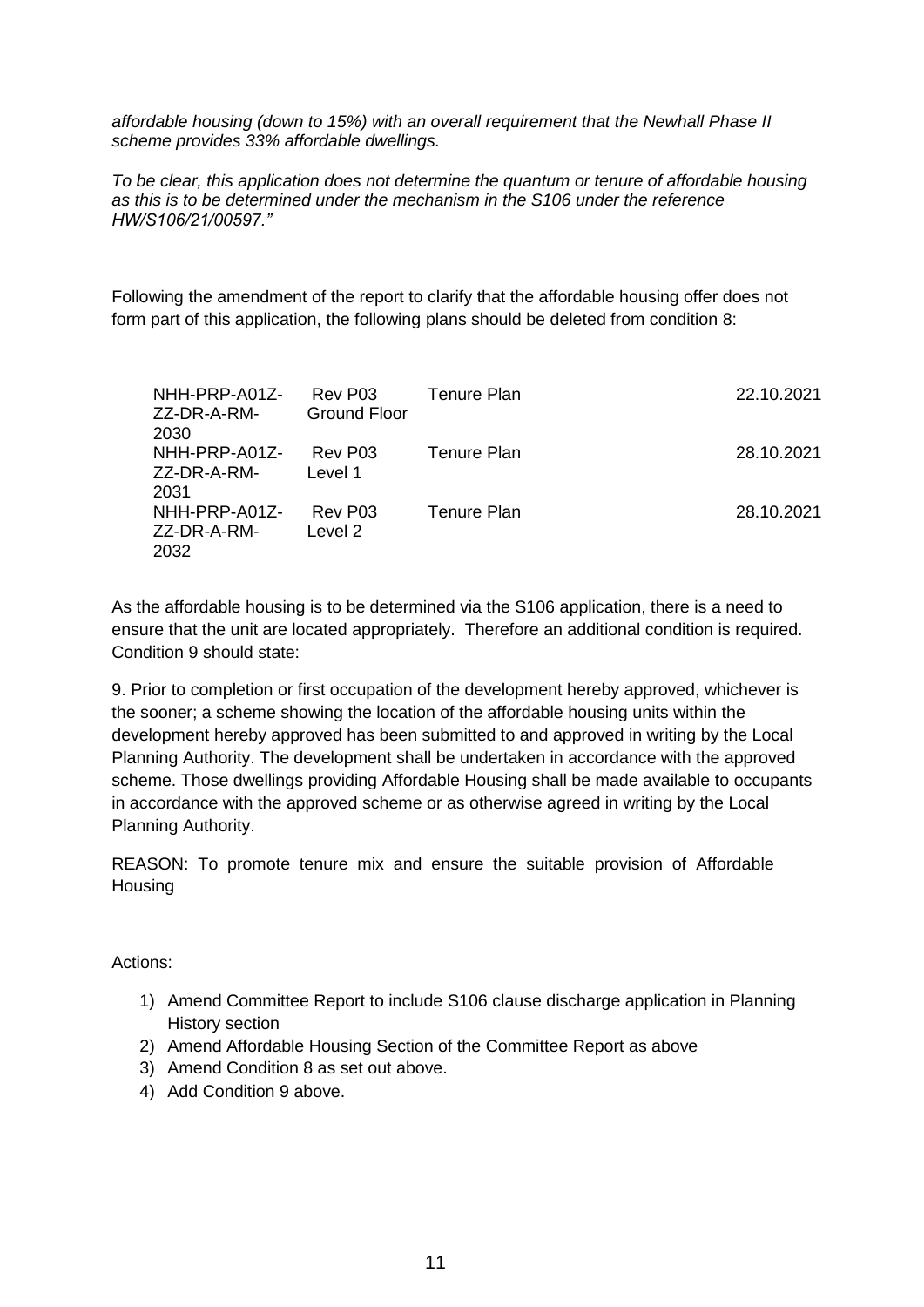# **Item 11**

# **HW/FUL/19/00520 – Inclusive Play Area**

The following to be added to the Officer's Report, but the officer's recommendation is not changed.

# **Equalities**

Section 149 of the Equality Act 2010, which came into force on 5th April 2011, imposes important duties on public authorities in the exercise of their functions, including a duty to have regard to the need to:

(a) eliminate discrimination, harassment, victimisation and any other conduct that is prohibited by or under this Act;

(b) advance equality of opportunity between persons who share a relevant protected characteristic and persons who do not share it;

(c) foster good relations between persons who share a relevant protected characteristic and persons who do not share it.

For the purposes of this obligation the term "protected characteristic" includes:

- age;
- disability;
- gender reassignment;
- pregnancy and maternity;
- race;
- religion or belief;
- sex;
- sexual orientation.

The above duties require an authority to demonstrate that any decision it makes is reached "in a fair, transparent and accountable way, considering the needs and the rights of different members of the community and the duty applies to a local planning authority when determining a planning application. Officers consider that the application does not give rise to any concerns in respect of the above. Agenda Item 11<br>
19/00520 – Inclusive Play Area<br>
wing to be added to the Officer's Report, b<br>
es<br>
149 of the Equality Act 2010, which came in<br>
t duties on public authorities in the exercise<br>
and to the need to:<br>
this immina